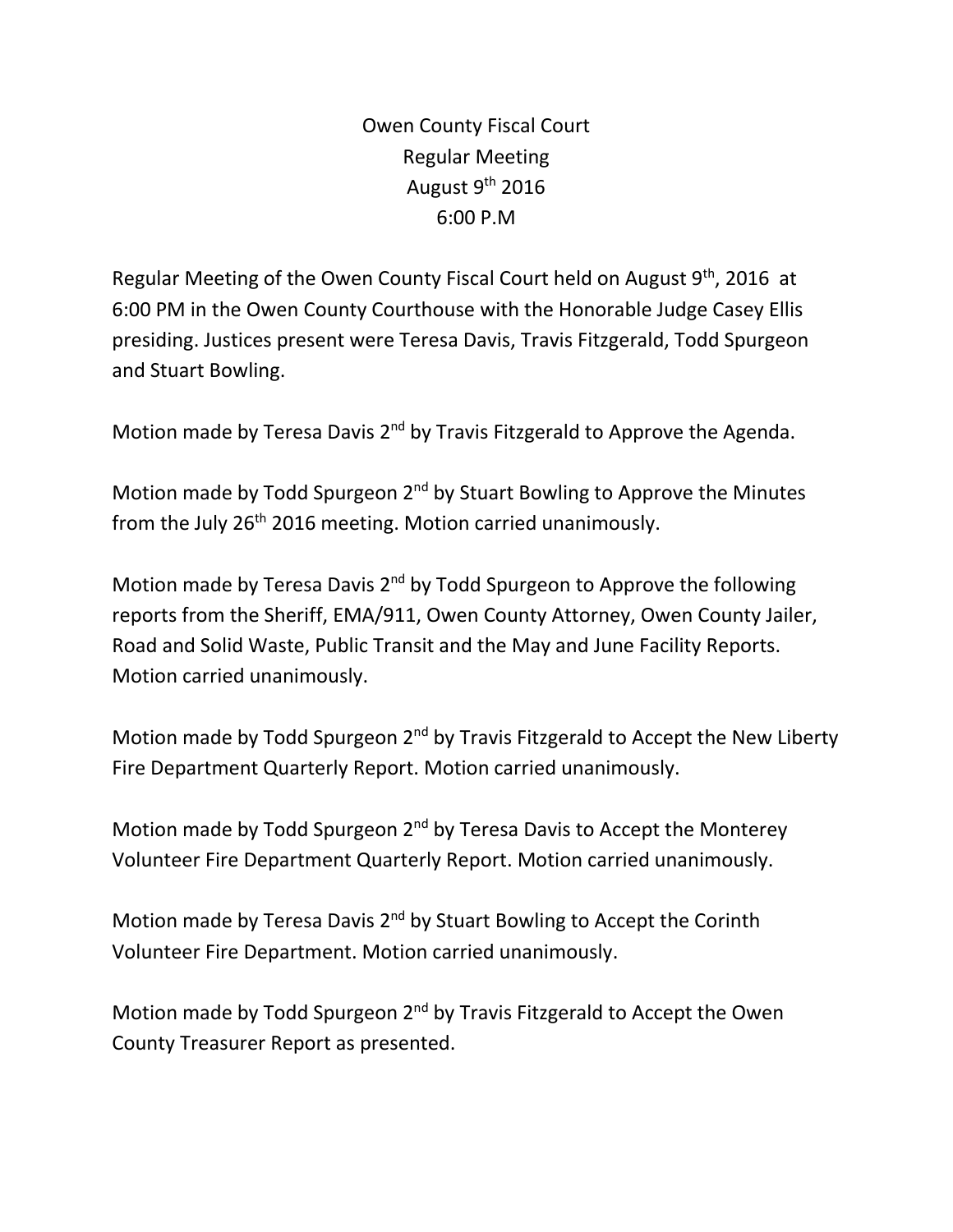Motion made by Teresa Davis 2<sup>nd</sup> by Stuart Bowling to Accept the Owen County Library Boards Tax Rate for 2016. Motion carried unanimously.

Motion made by Travis Fitzgerald 2<sup>nd</sup> by Stuart Bowling to Accept the Owen County Extension District Tax Rate for 2016. Motion carried unanimously.

Motion made by Teresa Davis 2<sup>nd</sup> by Todd Spurgeon to Approve the Resolution #08092016-001 Backups Agreement Interlocal Agreement. Motion made unanimously.

Motion made by Teresa Davis 2<sup>nd</sup> by Todd Spurgeon to Approve Resolution #08092016-2 to proclaim August 10<sup>th</sup> 2016 as a Northern Kentucky Community Action Day in Celebrating their 50<sup>th</sup> Anniversary. Motion carried unanimously.

Motion made by Teresa Davis 2<sup>nd</sup> by Todd Spurgeon to hire Bryan McPhail as a part-time EMT at \$10.00 per hour pending background checks and driving records. Motion carried unanimously.

Motion made by Teresa Davis 2<sup>nd</sup> by Travis Fitzgerald for the hire of Glenn Rucker for a promotion to be the Field Training Officer with the related stipend. Motion carried unanimously.

Motion made by Todd Spurgeon 2<sup>nd</sup> by Teresa Davis for Ray Penick to be the Green Shift Supervisor with the related stipend. Motion carried unanimously.

Motion made by Teresa Davis 2<sup>nd</sup> by Stuart Bowling to hire Ray Penick to be the Logistics and Controlled Substance Officer with no compensation. Motion carried unanimously.

Motion made by Teresa Davis 2<sup>nd</sup> by Travis Fitzgerald to donate the 2009 Ford Transit Bus to the Commonwealth Canine Search and Recovery. The wheelchair lift will be removed to be used as back up for the Owen County Transit fleet. Motion carried unanimously.